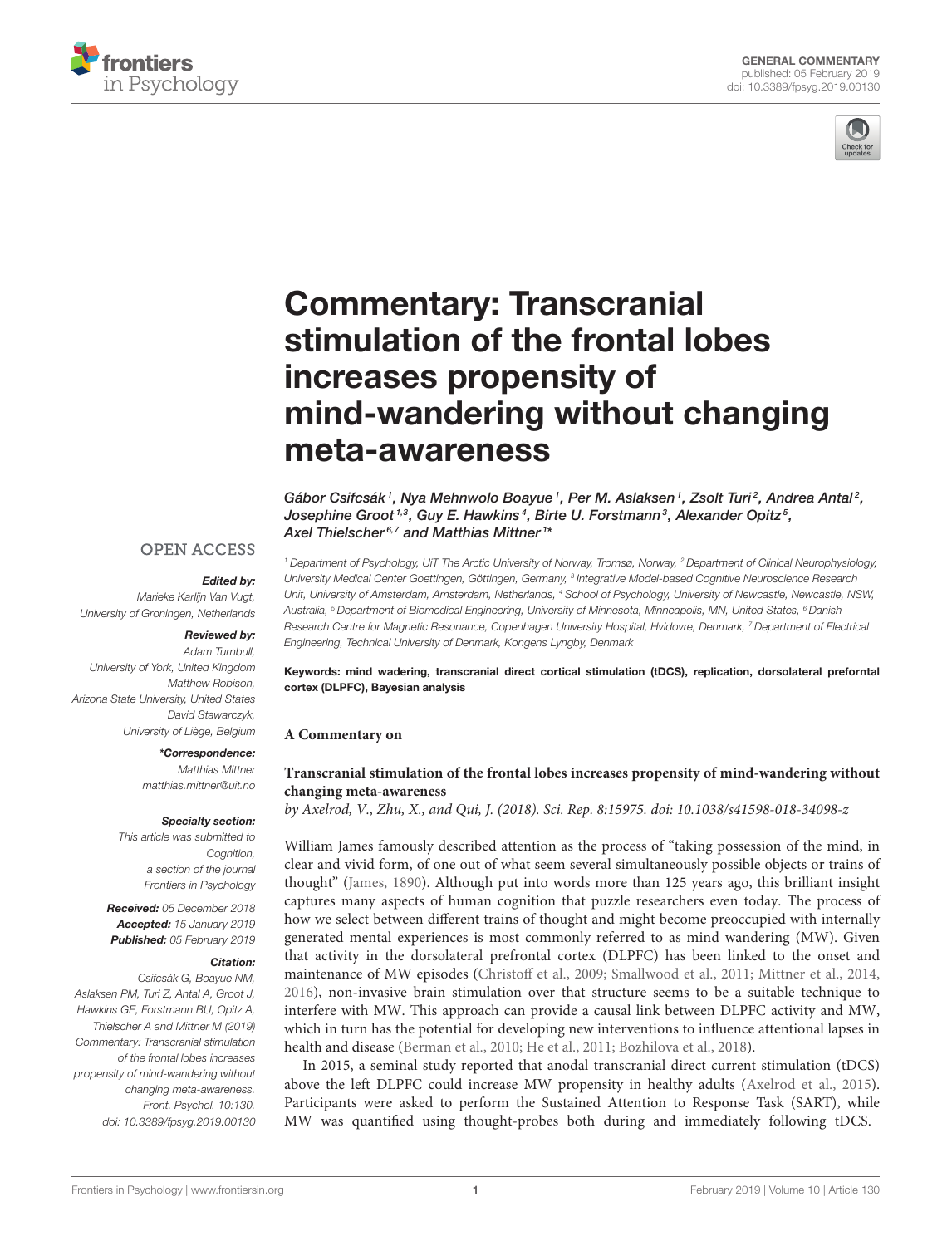The results of this study, however, were based on very small sample sizes (10–14 participants/group), and it is well-known that such underpowered studies necessarily overestimate effect sizes [\(Gelman and Carlin, 2014;](#page-2-9) [Minarik et al., 2016\)](#page-2-10). Indeed, [Axelrod et al. \(2015\)](#page-2-8) reported a disproportionally large effect size of  $d = 1.24$ , which by far exceeds typical effect sizes in psychology. Given the current concerns about replicability in psychology [\(Open Science Collaboration, 2015\)](#page-2-11) and tDCS in particular [\(Horvath et al., 2015\)](#page-2-12), it is important to replicate the effect found by [Axelrod et al. \(2015\)](#page-2-8) before drawing firm conclusions. Recently, the first author of the original study reported a successful replication [\(Axelrod et al., 2018\)](#page-2-13) with the inclusion of a larger sample size (27–30 participants/group) obtaining an effect size of a similar magnitude,  $d = 0.97$ . Moreover, the new study was conducted in a different country (China instead of Israel) and language. This second study seems to provide converging evidence for the utility of anodal tDCS above the DLPFC in increasing MW propensity.

Based on our team's own work, here we critically discuss and evaluate concerns about the replicability of the reported effects. When the original study was published, we initiated a pre-registered, multi-site, high-powered replication attempt of that study [\(Axelrod et al., 2015\)](#page-2-8). Pre-registration is considered to be the best way to perform objective, rigorous, and fully transparent data analysis, to avoid publication bias and thus, to promote publishing research with high replicability (Chambers et al., [2014\)](#page-2-14). In the planning phase we contacted the original authors to ensure that our protocol matched the original protocol as closely as possible. We used Bayesian design analysis so we could quantify both the evidence for or against the efficacy of anodal tDCS relative to sham stimulation in modulating MW, and to provide a more reasonable estimate for the putative effect size [\(Boayue et al., 2018\)](#page-2-15). The analysis and datacollection plan was pre-registered and accepted at the European Journal of Neuroscience. Subsequently, we collected data in three independent laboratories and across three languages (Dutch, German and Norwegian), with a total of 192 participants. Data analysis was performed in accordance with the preregistered plan, and all scripts and raw data are available at [https://osf.io/dct2r/.](https://osf.io/dct2r/) Our primary result was evidence for the absence of a facilitatory effect of tDCS on MW propensity. In fact, we even found numerically larger MW scores for sham tDCS, with an effect size estimate of  $d = -0.11$  (although the posterior highest density interval included zero, indicating that this effect may not be robust). A Bayesian measure specifically designed to test replication success (Verhagen and Wagenmakers, [2014\)](#page-2-16) suggested that it is about 500 times more likely that the effect did not replicate (vs. the effect replicated). This was also confirmed by the Bayes Factor quantifying evidence for a null effect (with a value of 10.65), indicating strong evidence against the existence of the effect. These findings were consistent across the three laboratories [\(Boayue et al.,](#page-2-15) [2018\)](#page-2-15).

Our findings are in stark contrast to [\(Axelrod et al.,](#page-2-13) [2018\)](#page-2-13) replication attempt. We also note that our study protocol was actually more similar to the original study [\(Axelrod et al., 2015\)](#page-2-8) than the one used by [Axelrod et al.](#page-2-13) [\(2018\)](#page-2-13) in their own subsequent replication. For instance, we closely complied with all aspects of the tDCS protocol (except that we implemented a more thorough doubleblinding procedure), whereas [Axelrod et al. \(2018\)](#page-2-13) used longer stimulation times (30 min instead of 20 min) and a larger electrode size above the target region (5 x 7 cm instead of 4 x 4 cm). The functional relevance of these changes for any effect on MW is not clear, but the electric field induced in the brain can vary widely [\(Csifcsák et al., 2018\)](#page-2-17). Due to the inconsistent use of stimulation parameters, the recent publication by [Axelrod et al. \(2018\)](#page-2-13) can hardly be regarded a direct replication of the original study. Moreover, the sample size calculation of their replication attempt was based on the originally reported effect size  $(d = 1)$ , which, as we detailed above, is extremely likely to be overestimated. In this respect, although the estimated sample size of 26 participants/stimulation protocol was met by [Axelrod et al.](#page-2-13) [\(2018\)](#page-2-13), a more realistic effect size of around 0.4 estimated in tDCS studies [\(Horvath et al., 2015;](#page-2-12) [Minarik et al., 2016\)](#page-2-10) would require at least 78 participants/group (one-tailed t-test, alpha =  $0.05$ , power = 0.8), which criterion was fulfilled only by our study (96 participants/group). Given that our study design and analysis plan was peer reviewed and pre-registered prior to data collection, was conducted in three independent laboratories, and featured a much larger sample size, we suggest here that it is more likely that the putative effect does not exist.

We believe that one path toward a more detailed perspective on this issue is to perform a meta-analysis across all available datasets so far (we are not aware of any other replication attempts). This analysis would be based on data from a total of 270 participants speaking 5 different languages, recruited from 5 independent laboratories located in different countries. To date, our attempts to obtain the raw data from either of the studies conducted by Axelrod and colleagues have not been fruitful. Given this state of affairs, we therefore conclude that the enthusiasm about the finding by [Axelrod et al. \(2015\)](#page-2-8) seems to have been premature.

# AUTHOR CONTRIBUTIONS

All authors listed have made a substantial, direct and intellectual contribution to the work, and approved it for publication.

# FUNDING

This work was supported by the Northern Norway Regional Health Authority (grant no. PFP1237-15) for GC and MM. ZT received support from the by the Research Program, University Medical Center, University of Goettingen. AT received support from Lundbeckfonden (R118-A11308) and Novo Nordisk Fonden (BASICS; NNF14OC0011413). The publication charges for this article have been funded by a grant from the publication fund of UiT The Arctic University of Norway.